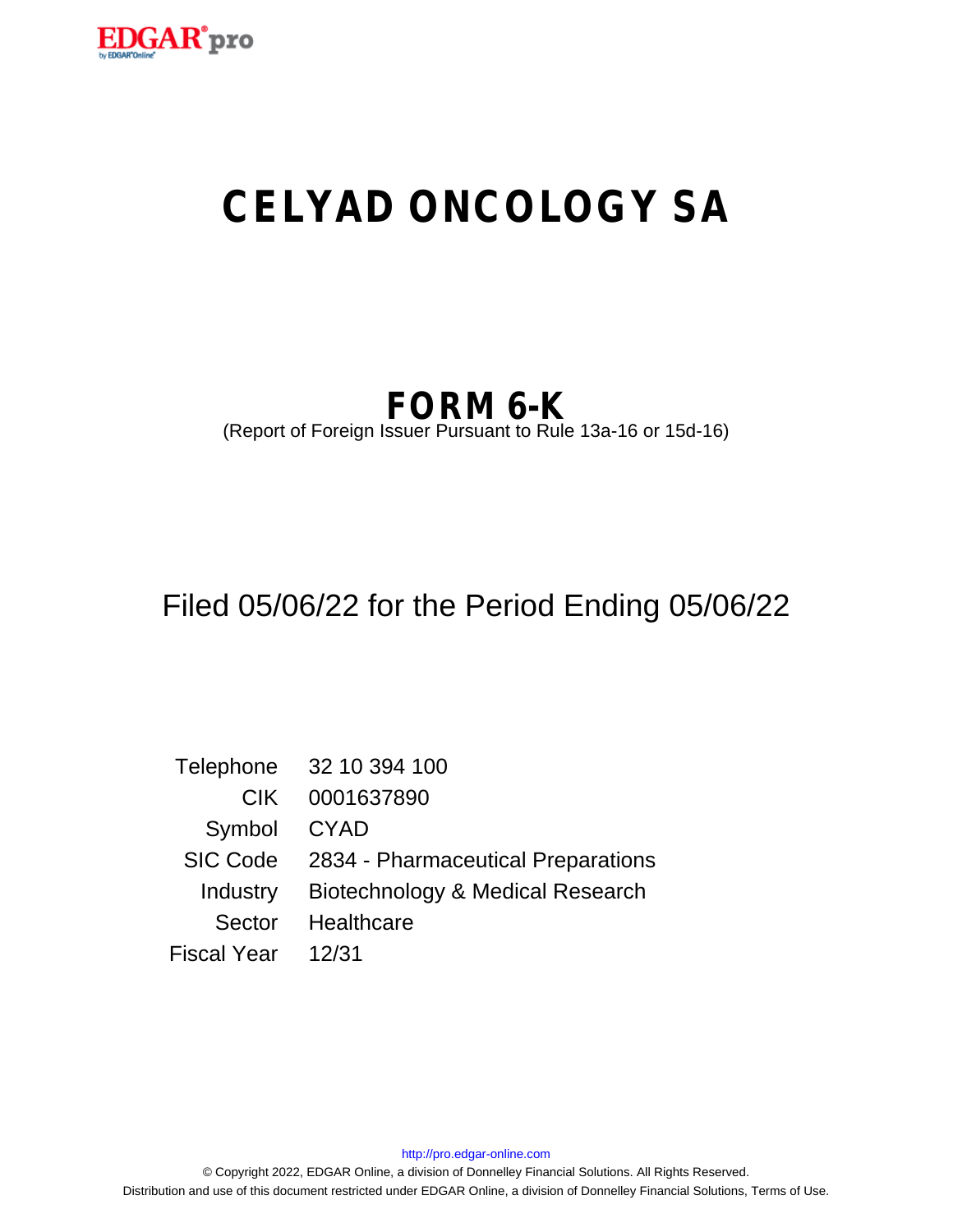### **UNITED STATES SECURITIES AND EXCHANGE COMMISSION**

WASHINGTON, D.C. 20549

### **FORM 6-K**

**REPORT OF FOREIGN PRIVATE ISSUER** PURSUANT TO RULE 13a-16 OR 15d-16 **UNDER THE SECURITIES EXCHANGE ACT OF 1934** 

For the Month of May 2022

**Commission File Number: 001-37452** 

### **CELYAD ONCOLOGY SA**

(Translation of registrant's name into English)

**Rue Edouard Belin 2** 1435 Mont-Saint-Guibert, Belgium (Address of principal executive offices)

Indicate by check mark whether the registrant files or will file annual reports under cover of Form 20-F or Form 40-F.

| Form 20-F K $\boxtimes$ | Form 40-F $\Box$ |  |
|-------------------------|------------------|--|
|                         |                  |  |

Indicate by check mark if the registrant is submitting the Form 6-K in paper as permitted by Regulation S-T Rule 101(b)(1):  $\Box$ 

Indicate by check mark if the registrant is submitting the Form 6-K in paper as permitted by Regulation S-T Rule 101(b)(7):  $\Box$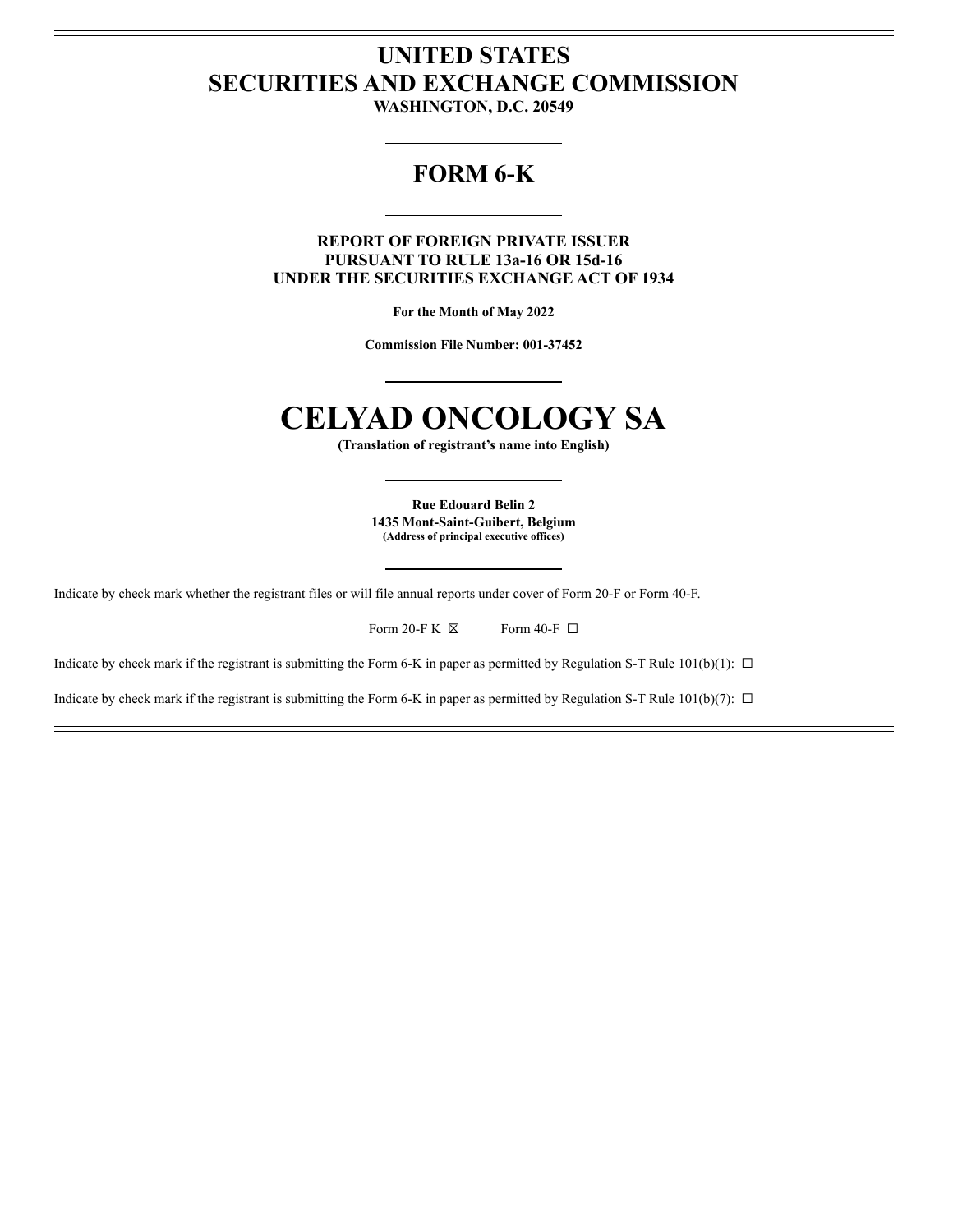#### **Financial and Operating Results**

On May 5, 2022, Celyad Oncology SA (the "Company") issued a press release announcing its financial and operating results for the first quarter of 2022. A copy of the Company's press release is attached hereto as Exhibit 99.1 and is incorporated herein by reference. The Company's interim consolidated statement of comprehensive income and interim consolidated statement of financial position for the first quarter of 2022 are attached hereto as Exhibit 99.2 and are incorporated herein by reference.

The information contained in this Current Report on Form 6-K, including Exhibits 99.1 and 99.2, except for the quote of Filippo Petti contained in Exhibit 99.1, is hereby incorporated by reference into the Company's Registration Statements on Forms F-3 (File No. 333-248464) and S-8 (File *No. 333-220737).*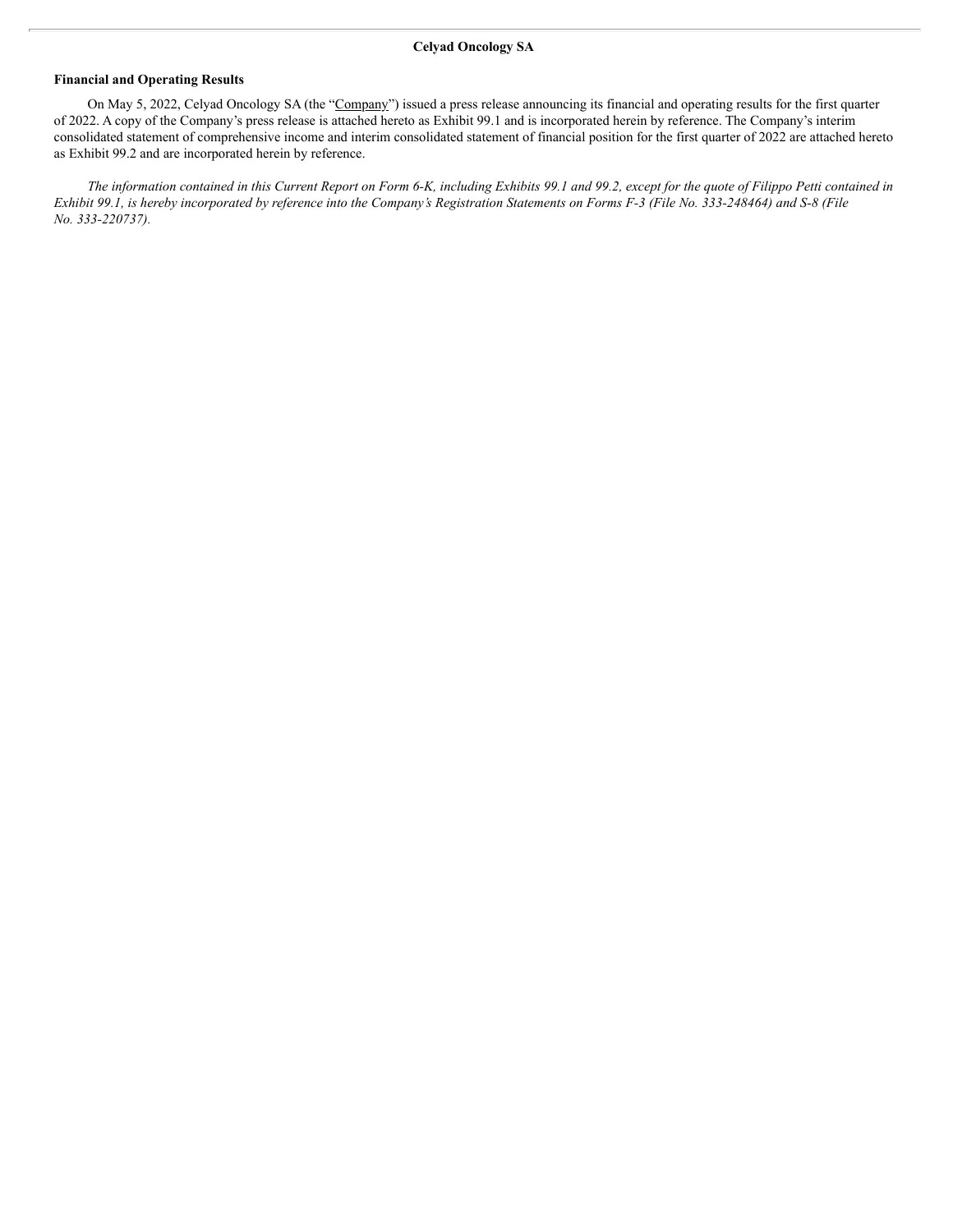#### **EXHIBITS**

99.1 Press release issued by the [registrant](#page-5-0) on May 5, 2022

99.2 Interim consolidated statement of [comprehensive](#page-7-0) income and interim consolidated statement of financial position

### Exhibit Description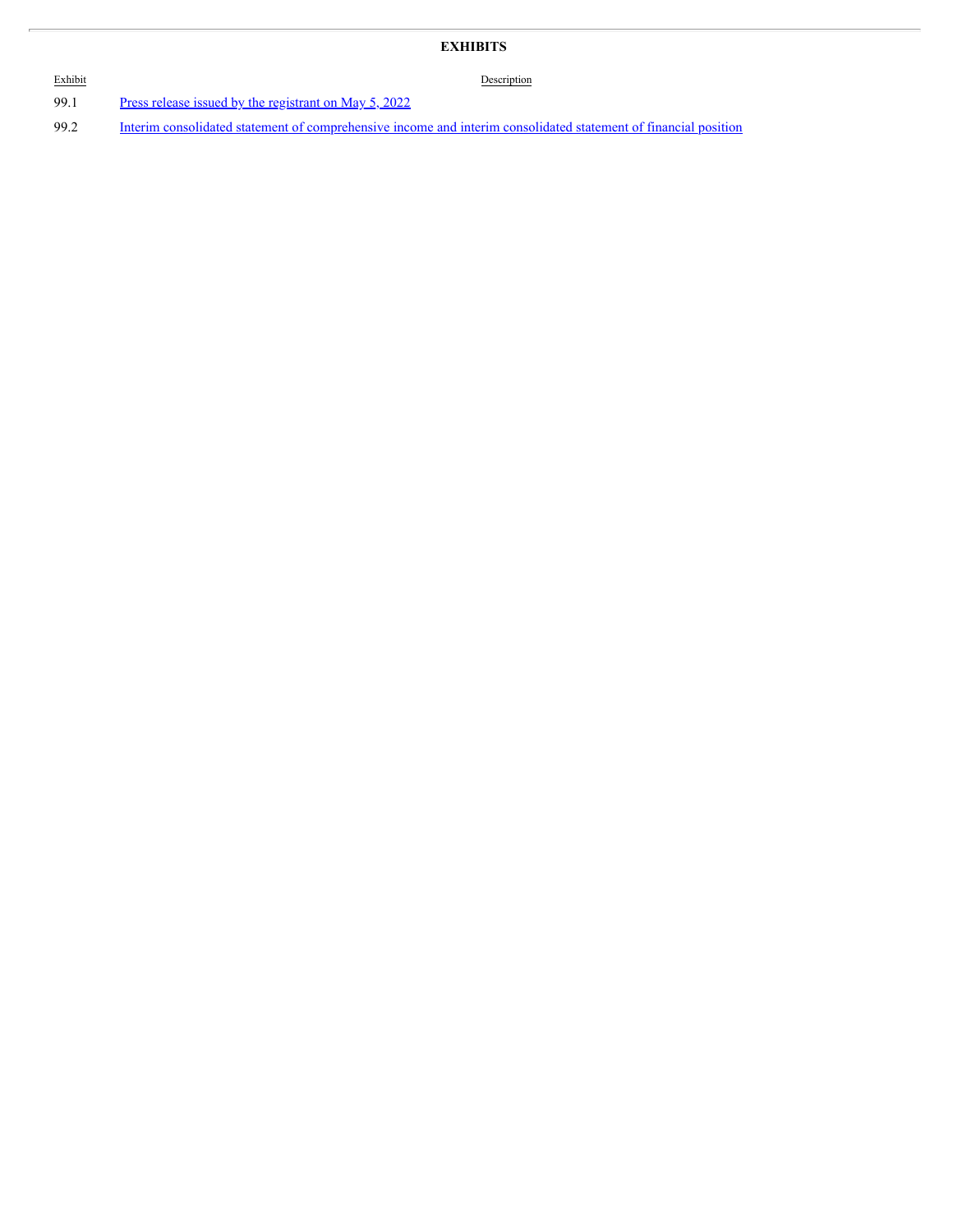#### **SIGNATURES**

Pursuant to the requirements of the Securities Exchange Act of 1934, the registrant has duly caused this report to be signed on its behalf by the undersigned, thereunto duly authorized.

#### **CELYAD ONCOLOGY SA**

Date: May 6, 2022 By: /s/ Filippo Petti

Filippo Petti *Chief Executive Of icer and Financial Of icer*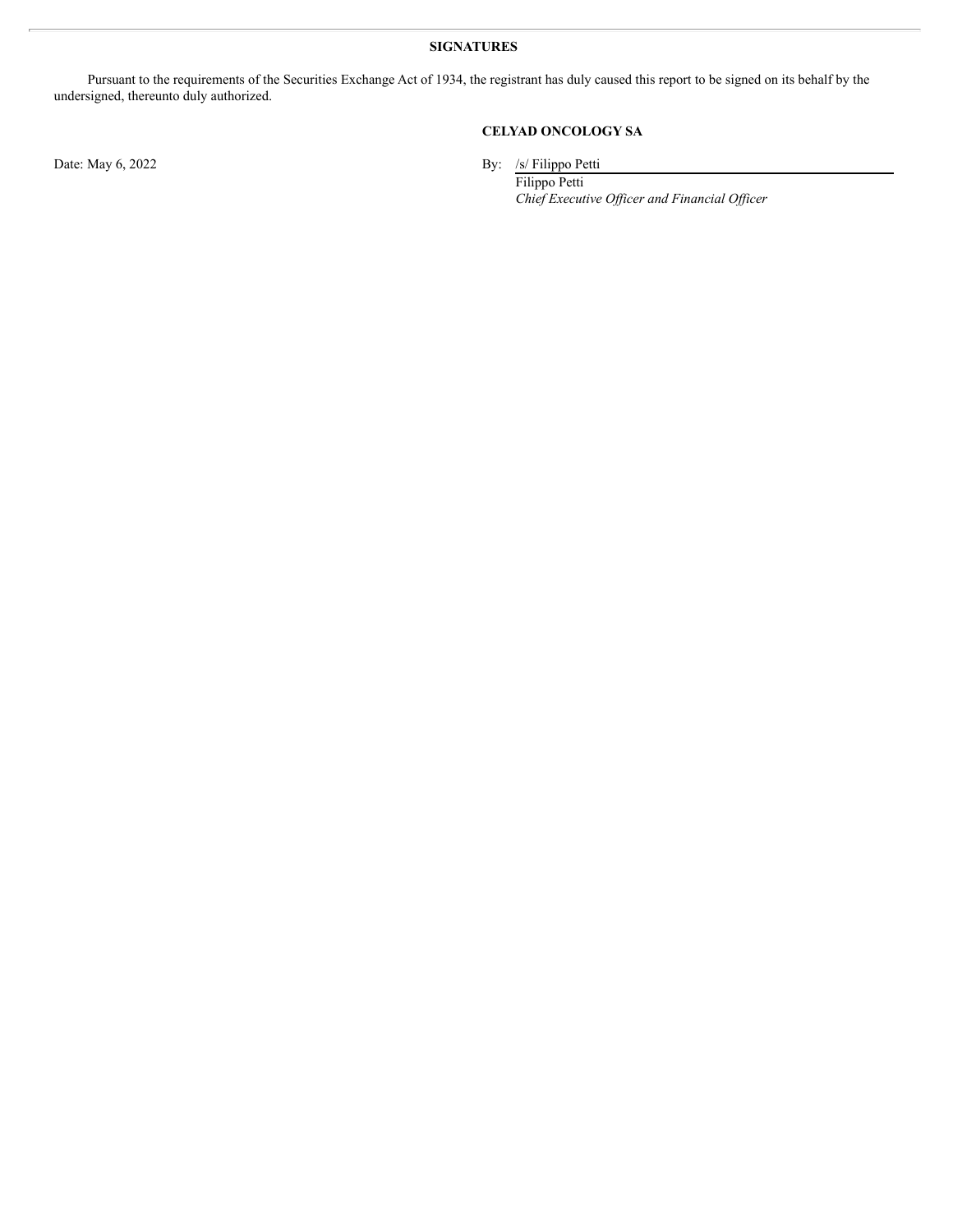<span id="page-5-0"></span>

#### **Celyad Oncology Announces First Quarter 2022 Financial Results and Recent Business Highlights**

- Enrollment continues in Phase 1 dose-escalation IMMUNICY-1 trial for lead shRNA-based allogeneic CAR T candidate, CYAD-211, for *relapsed/refractory multiple myeloma (r/r MM)*
- Dialogue continues with regulatory agencies concerning CYAD-101-002 Phase 1b trial, which remains on clinical hold

Mont-Saint-Guibert, Belgium – Celyad Oncology SA (Euronext & Nasdaq: CYAD) (the "Company"), a clinical-stage biotechnology company focused on the discovery and development of chimeric antigen receptor T cell (CAR T) therapies for cancer, today announced an update on its financial results and recent business developments for the fiscal quarter ended March 31, 2022.

"The first quarter of 2022 brought us both challenges and opportunities that we are facing head-on. While we continue to investigate the recent developments in the CYAD-101 Phase 1b trial, we are making great progress with our shRNA-based allogeneic programs, including CYAD-211, for which we anticipate announcing additional data during the second half of the year," commented Filippo Petti, Chief Executive Officer of the Company. "We are truly thankful for our hardworking team and the support of our shareholders while we advance towards our milestones for the year and further enhance our allogeneic CAR T investigational therapies with our proprietary non gene edited technologies."

#### **Update on Clinical and Preclinical Programs**

*CYAD-211 – Allogeneic shRNA-based, anti-BCMA CAR T candidate for r/r MM*

- The dose-escalation Phase 1 IMMUNICY-1 trial is evaluating the tolerability and clinical activity of a single infusion of CYAD-211 following preconditioning with CyFlu (cyclophosphamide and fludarabine) in patients with relapsed / refractory multiple myeloma (r/r MM).
	- The current segment of the IMMUNICY-1 study is evaluating CYAD-211 following enhanced lymphodepleting (eLD) regimens with the aim to improve cell expansion and persistence and potentially maximize the clinical activity of CYAD-211. In addition, the IMMUNICY-1 protocol allows for redosing of CYAD-211 in certain patients.
	- Enrollment in the eLD cohorts of the IMMUNICY-1 trial continues with additional data expected from the program in the second half of 2022.

*CYAD-101 – Allogeneic TIM-based, NKG2D CAR T Candidate for Metastatic Colorectal Cancer (mCRC*)

- In February 2022, the Company voluntarily paused the Phase 1b trial of CYAD-101 after two fatalities occurred that presented with similar pulmonary findings. Subsequently, in March 2022, the Company was informed by the U.S. Food and Drug Administration that the CYAD-101-002 Phase 1b trial had been placed on clinical hold.
- The Company continues to investigate these findings in the CYAD-101-002 Phase 1b trial and is evaluating any similar events in additional patients treated in the study, while also working with appropriate regulatory authorities. The Company expects to provide additional updates on the trial in the future.

#### *shRNA Armored CAR (shARC) Franchise*

- Research continues in multiple discovery programs focused on the co-expression of Interleukin-18 (IL-18) in conjunction with our short hairpin RNA (shRNA) technology platform, also known as our shARC (shRNA Armored CAR) franchise.
- In April, the Company decided to stop the development of CYAD-203, an allogeneic shRNA-based, IL-18-armored NKG2D CAR T candidate following the analysis of preclinical data from multiple investigational new drug application (IND)-enabling studies. The Company continues to explore back-up allogeneic NKG2D receptor CAR T candidates currently in discovery stage that leverage the Company's shARC platform.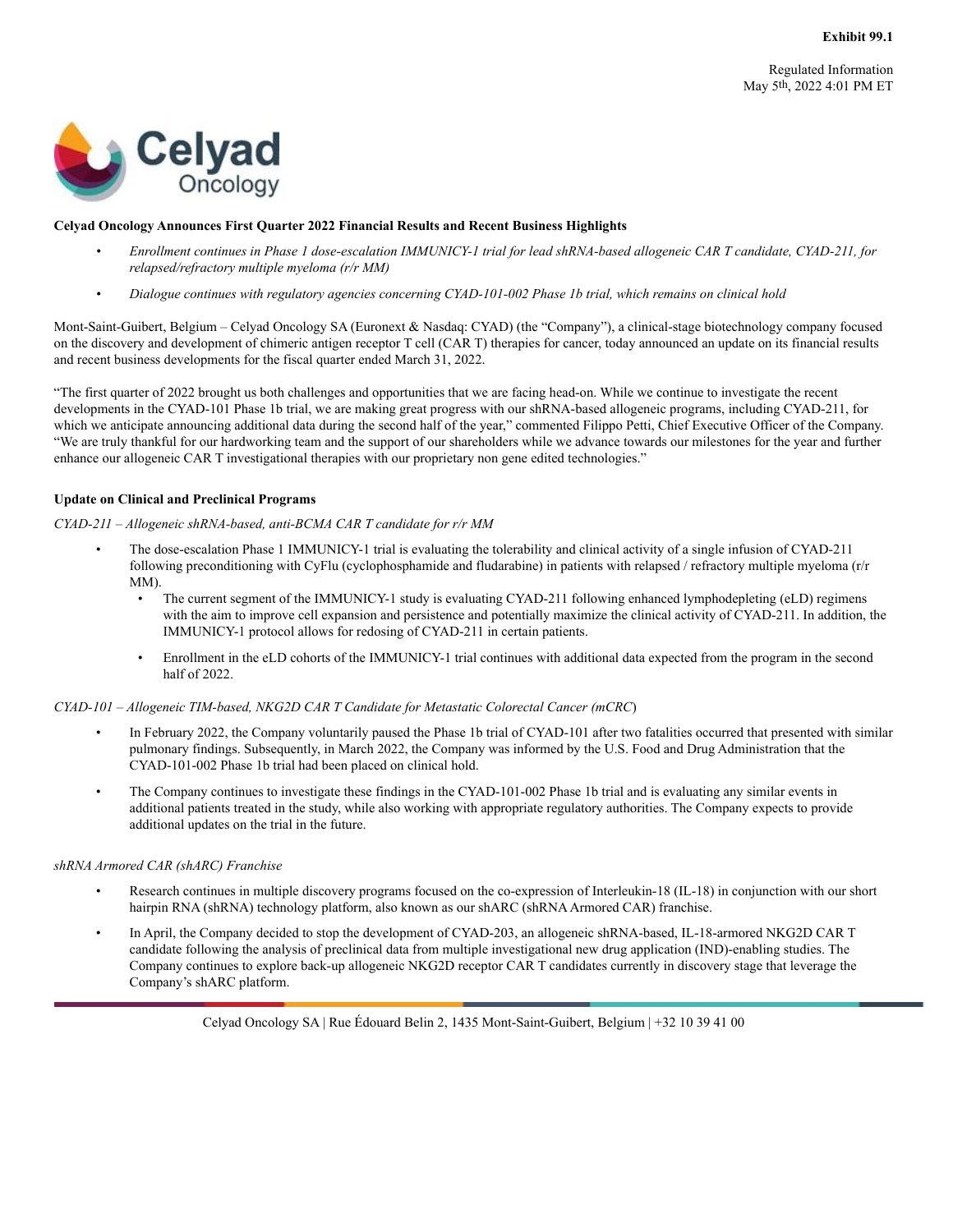#### **First Quarter 2022 Financial Review**

As of March 31, 2022, the Company had cash and cash equivalents of €20.5 million (\$22.9 million). Net cash burn during the first quarter of 2022 amounted to  $\epsilon$ 9.5 million (\$10.6 million), in line with expectations. The Company confirms its previous guidance that its existing cash and cash equivalents, combined with the remaining access to the equity purchase agreement established with Lincoln Park Capital Fund, LLC, should be sufficient to fund operating expenses and capital expenditure requirements until mid-2023.

#### **Financial Calendar**

| First Half 2022 Financial Results    | August 5, 2022    |
|--------------------------------------|-------------------|
| Third Quarter 2022 Financial Results | November 10, 2022 |

#### **About Celyad Oncology SA**

Celyad Oncology SA is a clinical-stage biotechnology company focused on the discovery and development of chimeric antigen receptor T cell (CAR T) therapies for cancer. The Company is developing a pipeline of allogeneic (off-the-shelf) and autologous (personalized) CAR T cell therapy candidates for the treatment of both hematological malignancies and solid tumors. Celyad Oncology was founded in 2007 and is based in Mont-Saint-Guibert, Belgium and New York, NY. The Company has received funding from the Walloon Region (Belgium) to support the advancement of its CAR T cell therapy programs. For more information, please visit **www.celyad.com**.

#### **Forward-looking statements**

This release contains forward-looking statements, within the meaning of applicable securities laws, including the Private Securities Litigation Reform Act of 1995, as amended. Forward-looking statements include, without limitation, statements regarding: the CYAD-101-002 trial, including the clinical hold, the timing and outcomes of additional data from Phase 1 IMMUNICY-1 trial of CYAD-211, safety and clinical activity of the product candidates in Celyad Oncology's pipeline, Celyad Oncology's financial condition and cash runway, and expected results of operations and business outlook. The words "may," "might," "will," "could," "would," "should," "plan," "anticipate," "intend," "believe," "expect," "estimate," "future," "potential," "continue," "target" and similar words or expressions are intended to identify forward-looking statements, although not all forward-looking statements contain these identifying words. Forward-looking statements are based on management's current expectations and may involve known and unknown risks and uncertainties which might cause actual results, financial condition, performance or achievements of Celyad Oncology to differ materially from those expressed or implied by such forward-looking statements. Such risk and uncertainty includes, without limitation: the timing, duration and outcome of the clinical hold on the CYAD-101-002 Phase 1b trial, Celyad Oncology's ability to continue to access to the equity purchase agreement with Lincoln Park Capital Fund, LLC, our financial and operating results, the duration and severity of the COVID-19 pandemic, and global economic uncertainty, including with respect to geopolitical conditions and attendant sanctions resulting from the conflict in Ukraine. A further list and description of these risks, uncertainties and other risks can be found in Celyad Oncology's U.S. Securities and Exchange Commission (SEC) filings and reports, including in the latest Annual Report on Form 20-F filed with the SEC, and subsequent filings and reports of Celyad Oncology. These forward-looking statements speak only as of the date of publication of this document and Celyad Oncology's actual results may differ materially from those expressed or implied by these forward-looking statements. Celyad Oncology expressly disclaims any obligation to update any forward-looking statements in this document to reflect any change in its expectations with regard thereto or any change in events, conditions or circumstances on which any such statement is based, unless required by law or regulation.

#### **Investor and Media Contact:**

Sara Zelkovic Celyad Oncology Communications & Investor Relations Director **investors@celyad.com**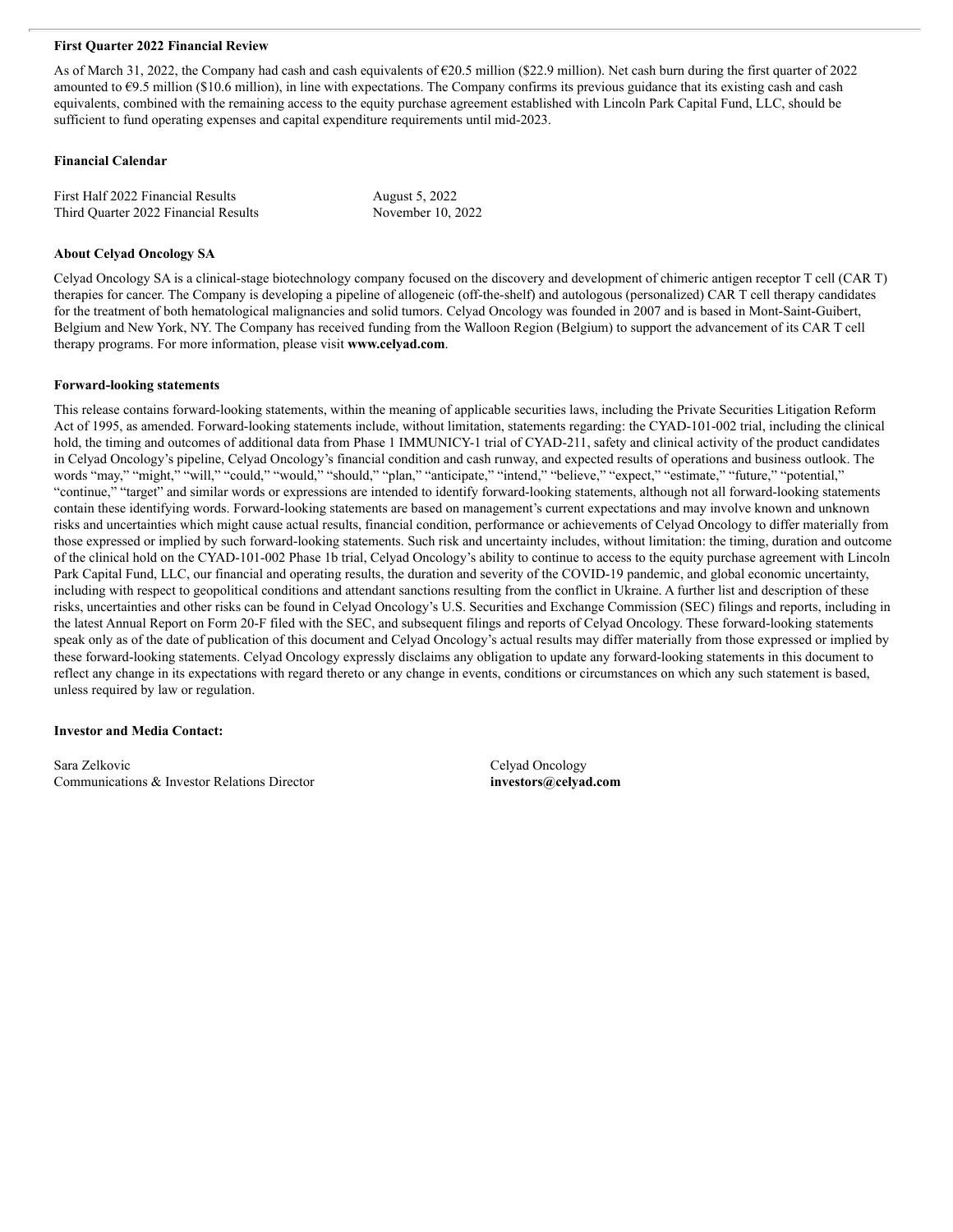#### **Celyad Oncology SA Unaudited interim consolidated statement of comprehensive income**

<span id="page-7-0"></span>

| (E.000)                                                                | For the three-month period<br>ended March 31, |         |
|------------------------------------------------------------------------|-----------------------------------------------|---------|
| Revenue                                                                | 2022                                          | 2021    |
|                                                                        |                                               |         |
| Cost of sales                                                          |                                               |         |
| <b>Gross profit</b>                                                    |                                               |         |
| Research and Development expenses                                      | (4.978)                                       | (4739)  |
| General & Administrative expenses                                      | (2.750)                                       | (2341)  |
| Change in fair value of contingent consideration                       | (55)                                          | (2 220) |
| Other income                                                           | 1.123                                         | 670     |
| Other expenses                                                         | (888)                                         | (145)   |
| <b>Operating Loss1</b>                                                 | (7.549)                                       | (8774)  |
| Financial income                                                       | 39                                            | 140     |
| Financial expenses                                                     | (63)                                          | (66)    |
| <b>Loss before taxes</b>                                               | (7.573)                                       | (8701)  |
| Income taxes                                                           |                                               |         |
| Loss for the period                                                    | (7.573)                                       | (8701)  |
| Basic and diluted loss per share (in $\epsilon$ )                      | (0.34)                                        | (0.61)  |
| Other comprehensive income/(loss)                                      |                                               |         |
| Items that will not be reclassified to profit and loss                 |                                               |         |
| Remeasurements of post-employment benefit obligations, net of tax      |                                               |         |
| Items that may be subsequently reclassified to profit or loss          | (16)                                          | 8       |
| Currency translation differences                                       | (16)                                          | 8       |
| Other comprehensive income / (loss) for the period, net of tax         | (16)                                          | 8       |
| Total comprehensive loss for the period                                | (7.589)                                       | (8693)  |
| Total comprehensive loss for the period attributable to Equity Holders | (7.589)                                       | (8693)  |

<sup>1</sup> The operating loss arises from the Company's loss for the period before deduction of Financial income, Financial expenses and Income taxes. The purpose of this measure by Management is to identify the Company's results in connection with its operating activities.